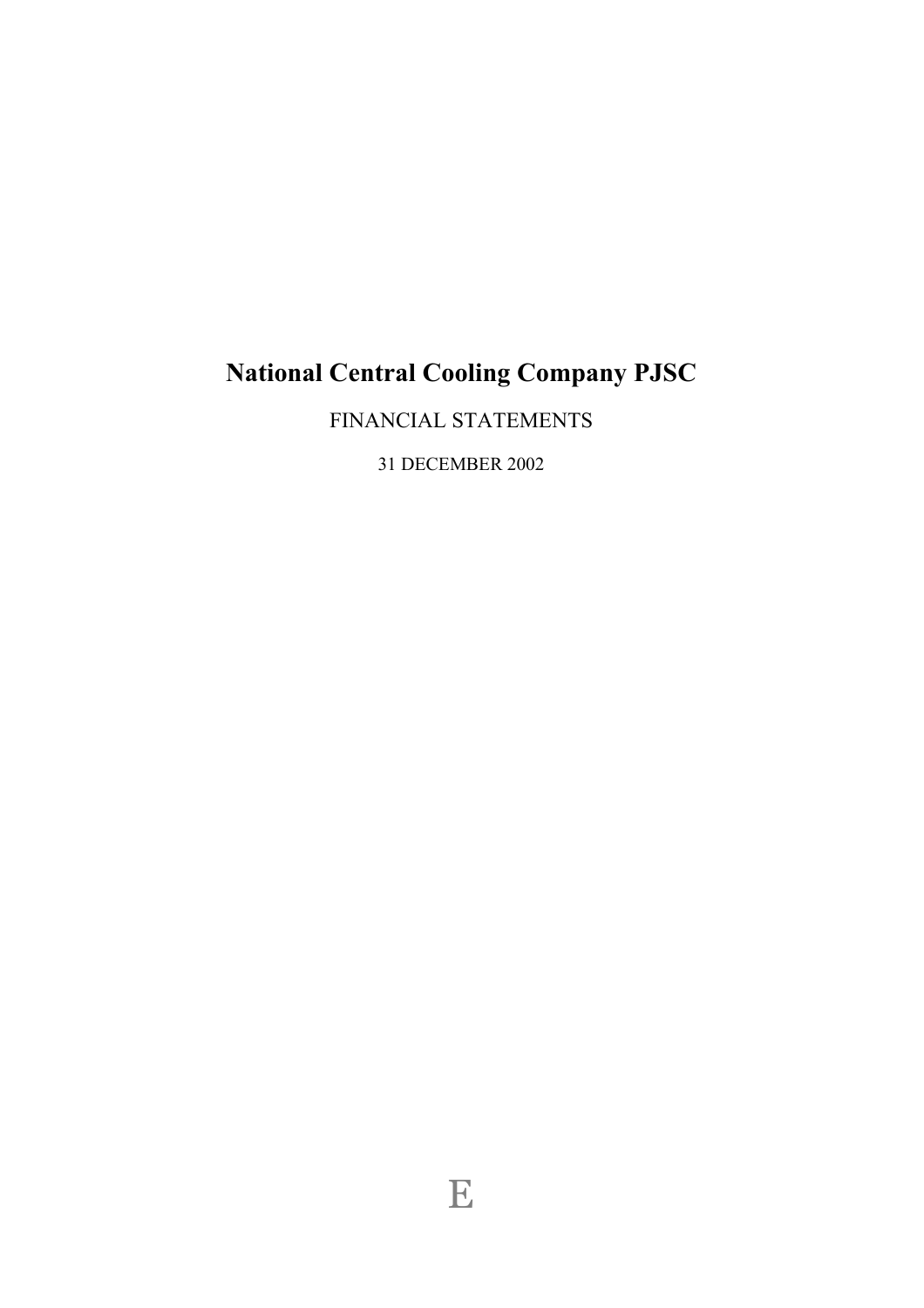# **AUDITORS' REPORT TO THE SHAREHOLDERS OF**

# **NATIONAL CENTRAL COOLING COMPANY PJSC**

We have audited the accompanying consolidated balance sheet of National Central Cooling Company PJSC ('the Company") and its subsidiaries as of 31 December 2002, and the related consolidated statements of income, cash flows and changes in equity for the year then ended. These consolidated financial statements are the responsibility of the Company's management. Our responsibility is to express an opinion on these consolidated financial statements based on our audit.

We conducted our audit in accordance with International Standards on Auditing. Those Standards require that we plan and perform the audit to obtain reasonable assurance about whether the consolidated financial statements are free of material misstatement. An audit includes examining, on a test basis, evidence supporting the amounts and disclosures in the consolidated financial statements. An audit also includes assessing the accounting principles used and significant estimates made by management, as well as evaluating the overall consolidated financial statement presentation. We believe that our audit provides a reasonable basis for our opinion.

In our opinion, the consolidated financial statements present fairly, in all material respects, the financial position of the Company and its subsidiaries as of 31 December 2002 and the results of their operations and their cash flows for the year then ended in accordance with International Financial Reporting Standards.

We also confirm that in our opinion proper books of account have been kept by the Company, an inventory was duly carried out, and the contents of the report of the Board of Directors relating to these financial statements are in agreement with the books of account. We have obtained all the information and explanations which we required for the purpose of our audit, and to the best of our knowledge and belief no violations of the U.A.E. Commercial Companies Law of 1984 (as amended) or the articles of association of the Company have occurred during the year which would have had a material effect on the business of the Company or on its financial position.

Signed by Bassam E Hage Partner Registration No. 258

18 March 2003 Abu Dhabi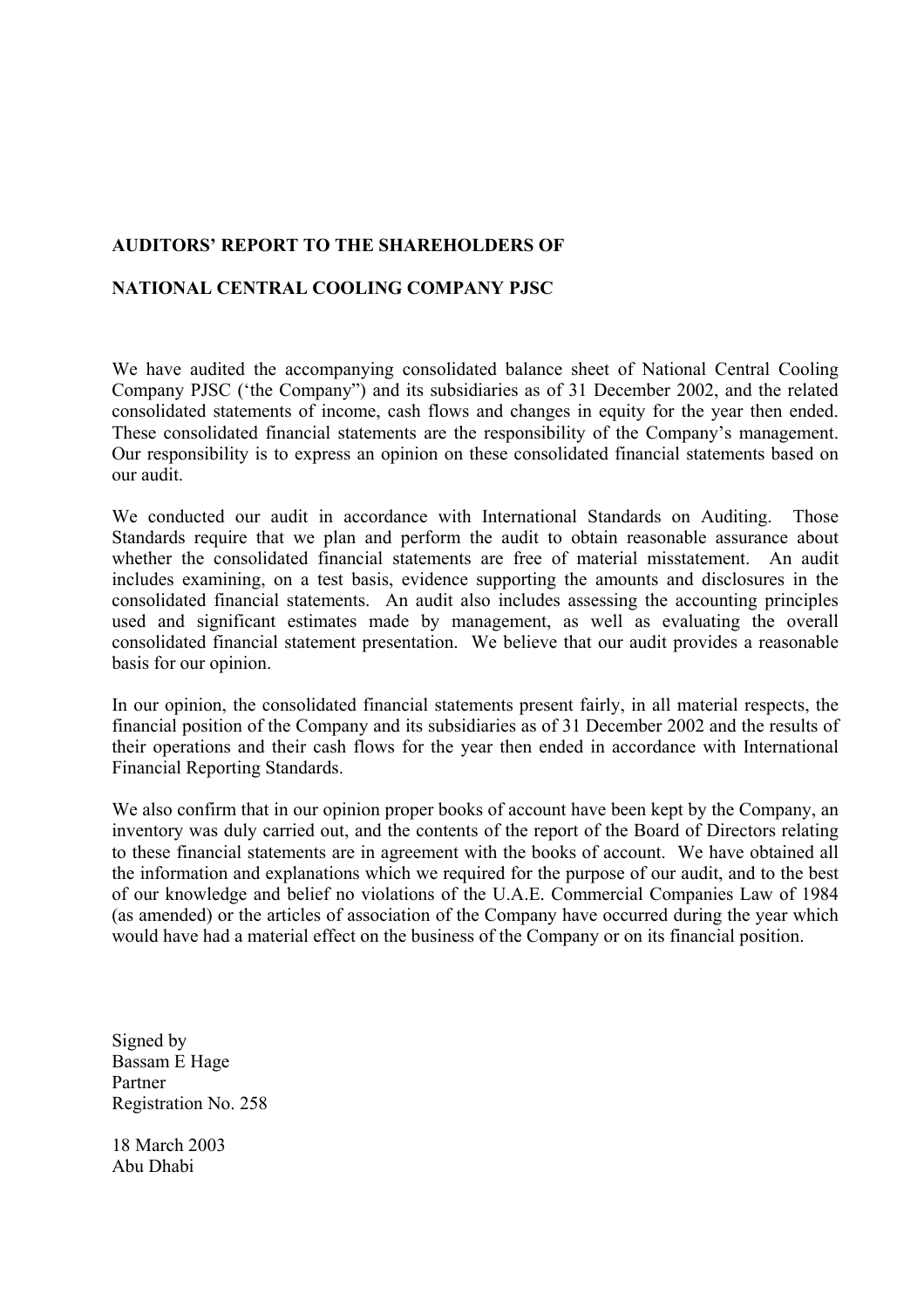# CONSOLIDATED INCOME STATEMENT

Year ended 31 December 2002

|                                                                                                              | <b>Notes</b>   | 2002<br><b>AED</b>                         | 2001<br><b>AED</b>                          |
|--------------------------------------------------------------------------------------------------------------|----------------|--------------------------------------------|---------------------------------------------|
| Revenues                                                                                                     | $\mathfrak{Z}$ | 85,380,040                                 | 44,577,689                                  |
| Operating costs                                                                                              | 3              | (55, 177, 204)                             | (36,648,079)                                |
| <b>GROSS PROFIT</b>                                                                                          | 3              | 30,202,836                                 | 7,929,610                                   |
| Salaries and staff related costs<br>Other administrative expenses<br>Amortisation of goodwill and trademarks | 10             | (8,250,166)<br>(9, 281, 770)<br>(743, 106) | (4, 643, 544)<br>(5,205,478)<br>(1,854,909) |
|                                                                                                              |                | (18, 275, 042)                             | (11, 703, 931)                              |
| PROFIT (LOSS) FROM OPERATIONS                                                                                |                | 11,927,794                                 | (3,774,321)                                 |
| Finance costs<br>Other income                                                                                | 4              | (3,653,129)<br>3,396,042                   | (355, 974)<br>6,894,183                     |
| <b>PROFIT BEFORE MINORITY INTERESTS</b>                                                                      |                | 11,670,707                                 | 2,763,888                                   |
| Minority interests                                                                                           | 16             | (3,548,679)                                | (55, 456)                                   |
| <b>NET PROFIT FOR THE YEAR</b>                                                                               |                | 8,122,028                                  | 2,708,432                                   |
| Basic earnings per share                                                                                     | 5              | 0.1624                                     | 0.0542                                      |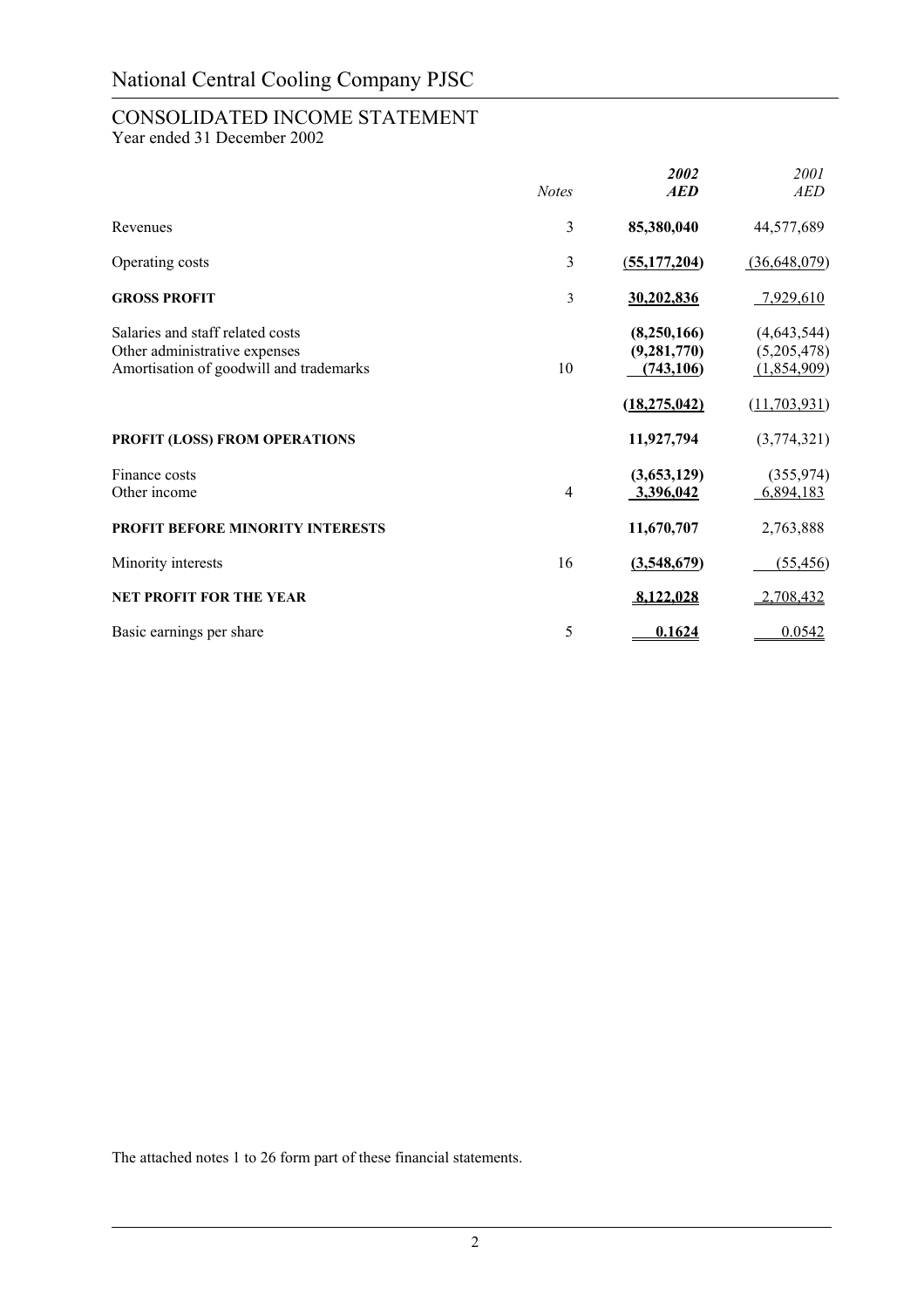# CONSOLIDATED BALANCE SHEET

31 December 2002

|                                                     |              | 2002               | 2001        |
|-----------------------------------------------------|--------------|--------------------|-------------|
|                                                     | <b>Notes</b> | <b>AED</b>         | <b>AED</b>  |
| <b>ASSETS</b>                                       |              |                    |             |
| <b>Non-current assets</b>                           |              |                    |             |
| Capital work in progress                            | 7            | 380,266,733        | 293,396,204 |
| Plant, furniture and equipment                      | 8            | 351,592,695        | 90,446,143  |
| Advance to employee incentive scheme                | 9            | 4,059,448          | 2,662,676   |
| Intangibles                                         | 10           | 11,689,503         | 11,988,929  |
|                                                     |              | <u>747,608,379</u> | 398,493,952 |
| <b>Current assets</b>                               |              |                    |             |
| Inventories                                         |              | 3,905,981          |             |
| Trade and other receivables                         | 11           | 118,940,275        | 33,606,705  |
| Contract work in progress                           | 12           | 15,504,950         | 33,636,146  |
| Prepayments                                         |              | 4,151,307          | 2,752,951   |
| Bank balances and cash                              | 13           | 241,551,605        | 60,526,573  |
|                                                     |              | 384,054,118        | 130,522,375 |
| <b>TOTAL ASSETS</b>                                 |              | 1,131,662,497      | 529,016,327 |
| <b>EQUITY AND LIABILITIES</b>                       |              |                    |             |
| <b>Equity</b>                                       |              |                    |             |
| Share capital                                       | 14           | 500,000,000        | 250,000,000 |
| Statutory reserve                                   | 15           | 3,065,840          | 2,158,716   |
| Accumulated profits                                 |              | 19,559,193         | 12,344,289  |
| Cumulative changes in fair value of derivatives     | 26           | (2,818,429)        |             |
| <b>Total equity</b>                                 |              | 519,806,604        | 264,503,005 |
| <b>MINORITY INTERESTS</b>                           | 16           | 6,216,595          | 2,667,916   |
| <b>Non-current liabilities</b>                      |              |                    |             |
| Term loans                                          | 17           | 132,629,320        | 89,545,546  |
| Islamic Ijara loans                                 | 18           | 38,210,338         | 14,914,508  |
| Islamic financing for construction (Istisna'a)      | 7 & 18       | 192,470,350        | 8,586,899   |
| Islamic Muqawala loan                               | 18           | 30,673,030         |             |
| Trade accounts payable due after more than one year |              |                    | 20,340,660  |
| Employees' end of service benefits                  | 19           | 2,068,608          | 1,318,611   |
|                                                     |              | 396,051,646        | 134,706,224 |
| <b>Current liabilities</b>                          |              |                    |             |
| Accounts payable and accruals                       | 20           | 112,466,065        | 127,139,182 |
| Current portion of term loans                       | 17           | 92,934,367         |             |
| Current portion of Muqawala loan                    | 18           | 4,187,220          |             |
|                                                     |              | 209,587,652        | 127,139,182 |
| <b>TOTAL EQUITY AND LIABILITIES</b>                 |              | 1,131,662,497      | 529,016,327 |

Mohamed Saif Al Mazrouei Dany Safi Dany Safi Dany Safi Dany Safi Dany Safi Dany Safi Dany Safi Dany Safi Dany Safi Dany Safi Dany Safi Dany Safi Dany Safi Dany Safi Dany Safi Dany Safi Dany Safi Dany Safi Dany Safi Dany Sa

MANAGING DIRECTOR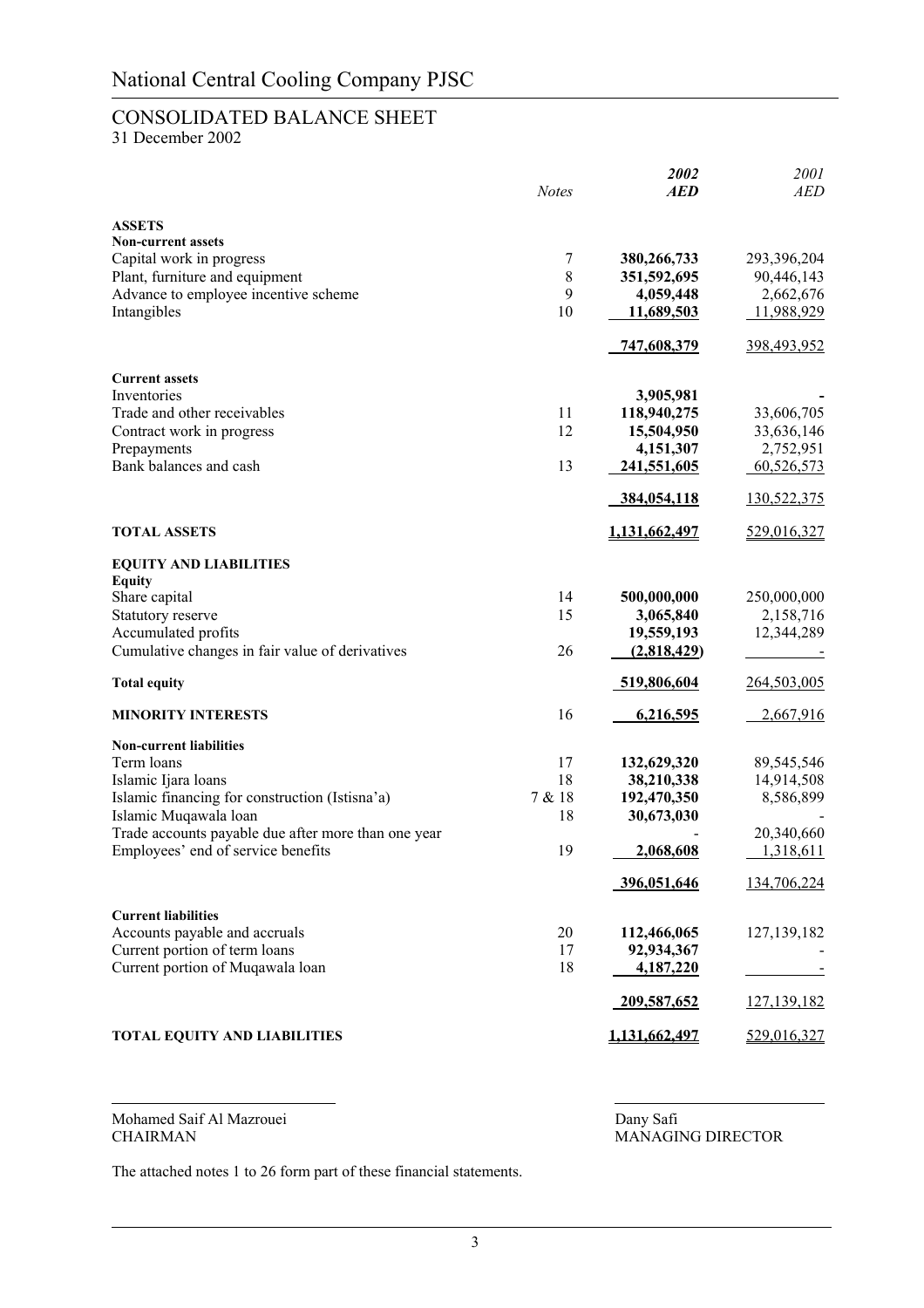# CONSOLIDATED STATEMENT OF CASH FLOWS

Year ended 31 December 2002

|                                                           | 2002<br><b>AED</b> | 2001<br><b>AED</b> |
|-----------------------------------------------------------|--------------------|--------------------|
| <b>OPERATING ACTIVITIES</b>                               |                    |                    |
| Net profit for the year                                   | 8,122,028          | 2,708,432          |
| Adjustment for:                                           |                    |                    |
| Depreciation                                              | 9,709,120          | 3,886,336          |
| Amortisation of goodwill and trademarks                   | 743,106            | 1,854,909          |
| Provision for employees' end of service benefits          | 773,068            | 544,316            |
| Decrease (increase) in value of employee incentive scheme | 882,768            | (493, 571)         |
| Interest income                                           | (2,638,833)        | (5,506,581)        |
| Employee incentive scheme bonus                           | 220,460            | 380,895            |
| Loss (profit) on sale of plant, furniture and equipment   | 16,415             | (35,082)           |
| Operating profit before working capital changes           | 17,828,132         | 3,339,654          |
| Inventories                                               | (3,905,981)        |                    |
| Receivables                                               | (17, 111, 903)     | (8,898,530)        |
| Contract work in progress                                 | 18, 131, 196       | (33,636,146)       |
| Payables                                                  | (36, 275, 489)     | 100,034,903        |
| Net cash (used in) from operations                        | (21, 334, 045)     | 60,839,881         |
| Minority interest                                         | 3,548,679          | 55,456             |
| Employees' end of service benefits paid                   | (23,071)           | (35,501)           |
| Net cash (used in) from operating activities              | (17,808,437)       | 60,859,836         |
| <b>INVESTING ACTIVITIES</b>                               |                    |                    |
| Purchase of plant, furniture and equipment                | (4,745,047)        | (47, 449, 611)     |
| Advance to the employee incentive scheme                  | (2,500,000)        |                    |
| Additions to capital work in progress                     | (352, 997, 569)    | (234, 049, 468)    |
| Proceeds from sale of plant, furniture and equipment      |                    | 137,418            |
| Registration of trademarks                                | (3,680)            | (48,069)           |
| Goodwill purchased                                        | (440,000)          |                    |
| Interest received                                         | 2,638,833          | 5,506,581          |
| Net cash used in investing activities                     | (358, 047, 463)    | (275,903,149)      |
| <b>FINANCING ACTIVITIES</b>                               |                    |                    |
| Share capital received                                    | 178,823,260        |                    |
| Term loans received                                       | 136,018,141        | 89,545,546         |
| Islamic Ijara loans received                              | 23,295,830         | 14,914,508         |
| Muqawala loan                                             | 34,860,250         |                    |
| Islamic financing for construction received               | 183,883,451        | 8,586,899          |
| Cash from financing activities                            | <u>556,880,932</u> | <u>113,046,953</u> |
| <b>INCREASE (DECREASE) IN BANK BALANCES AND CASH</b>      | 181,025,032        | (101, 996, 360)    |
| Bank balances and cash at the beginning of the year       | 60,526,573         | 162,522,933        |
| BANK BALANCES AND CASH AT THE END OF THE YEAR             | 241,551,605        | 60,526,573         |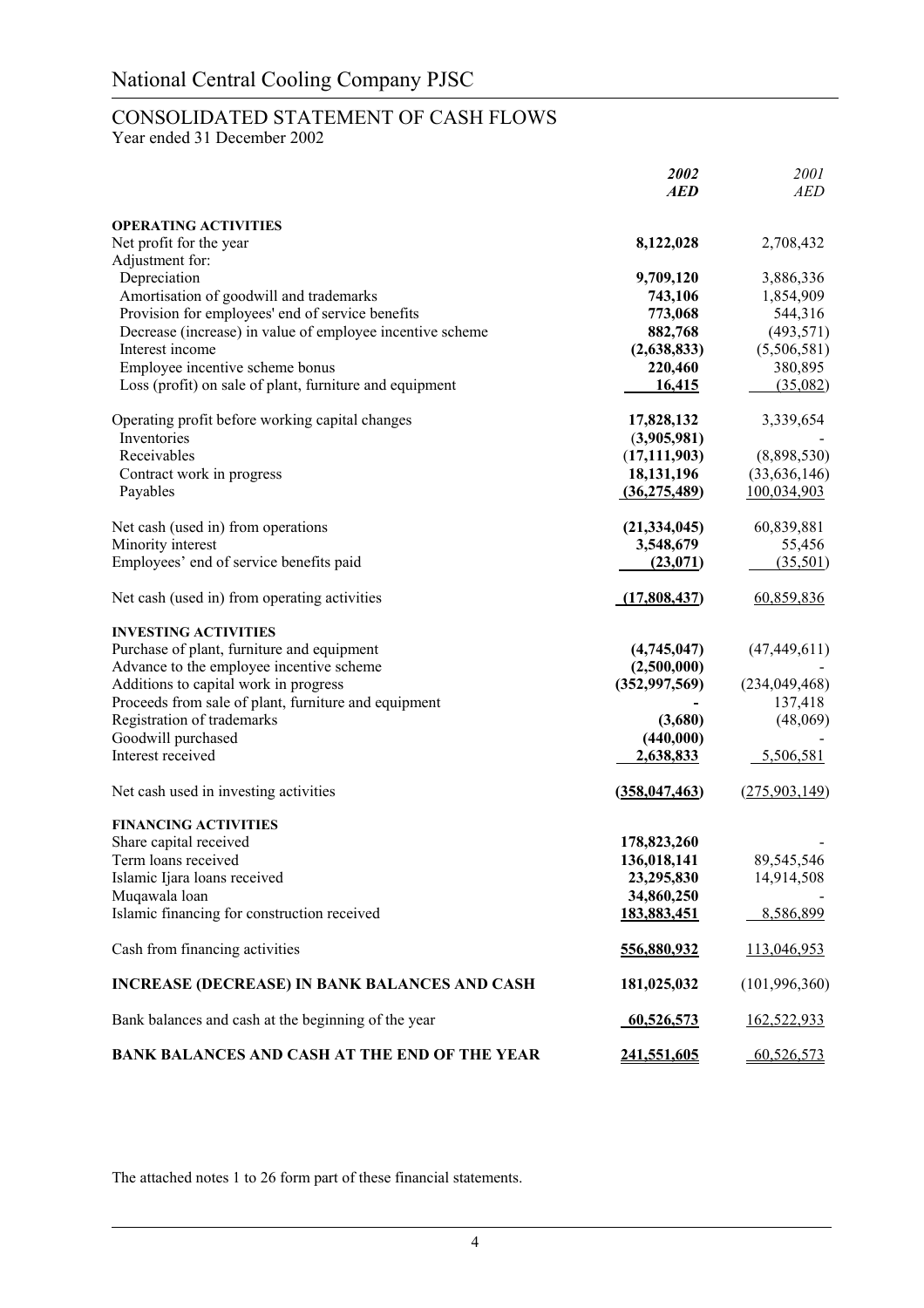# CONSOLIDATED STATEMENT OF CHANGES IN EQUITY Year ended 31 December 2002

|                                      |              |            | Cumulative<br>changes in |                        |             |
|--------------------------------------|--------------|------------|--------------------------|------------------------|-------------|
|                                      | <b>Share</b> | Statutory  |                          | fair value Accumulated |             |
|                                      | capital      |            | reserve of derivatives   | profits                | Total       |
|                                      | AED          | <b>AED</b> | <i>AED</i>               | <b>AED</b>             | <i>AED</i>  |
| Balance at 1 January 2001            | 250,000,000  | 1,537,628  |                          | 10,256,945             | 261,794,573 |
| Net profit for the year              |              |            |                          | 2,708,432              | 2,708,432   |
| Transfer to statutory reserve        |              | 621,088    |                          | (621,088)              |             |
| Balance at 31 December 2001          | 250,000,000  | 2,158,716  |                          | 12,344,289             | 264,503,005 |
| Share capital $(2nd$ instalment)     | 250,000,000  |            |                          |                        | 250,000,000 |
| Net profit for the year              |              |            |                          | 8,122,028              | 8,122,028   |
| Changes in fair value of derivatives |              |            | (2,818,429)              |                        | (2,818,429) |
| Transfer to statutory reserve        |              | 907,124    |                          | (907, 124)             |             |
| Balance at 31 December 2002          | 500,000,000  | 3.065.840  | <u>(2.818.429)</u>       | <u>19.559.193</u>      | 519.806.604 |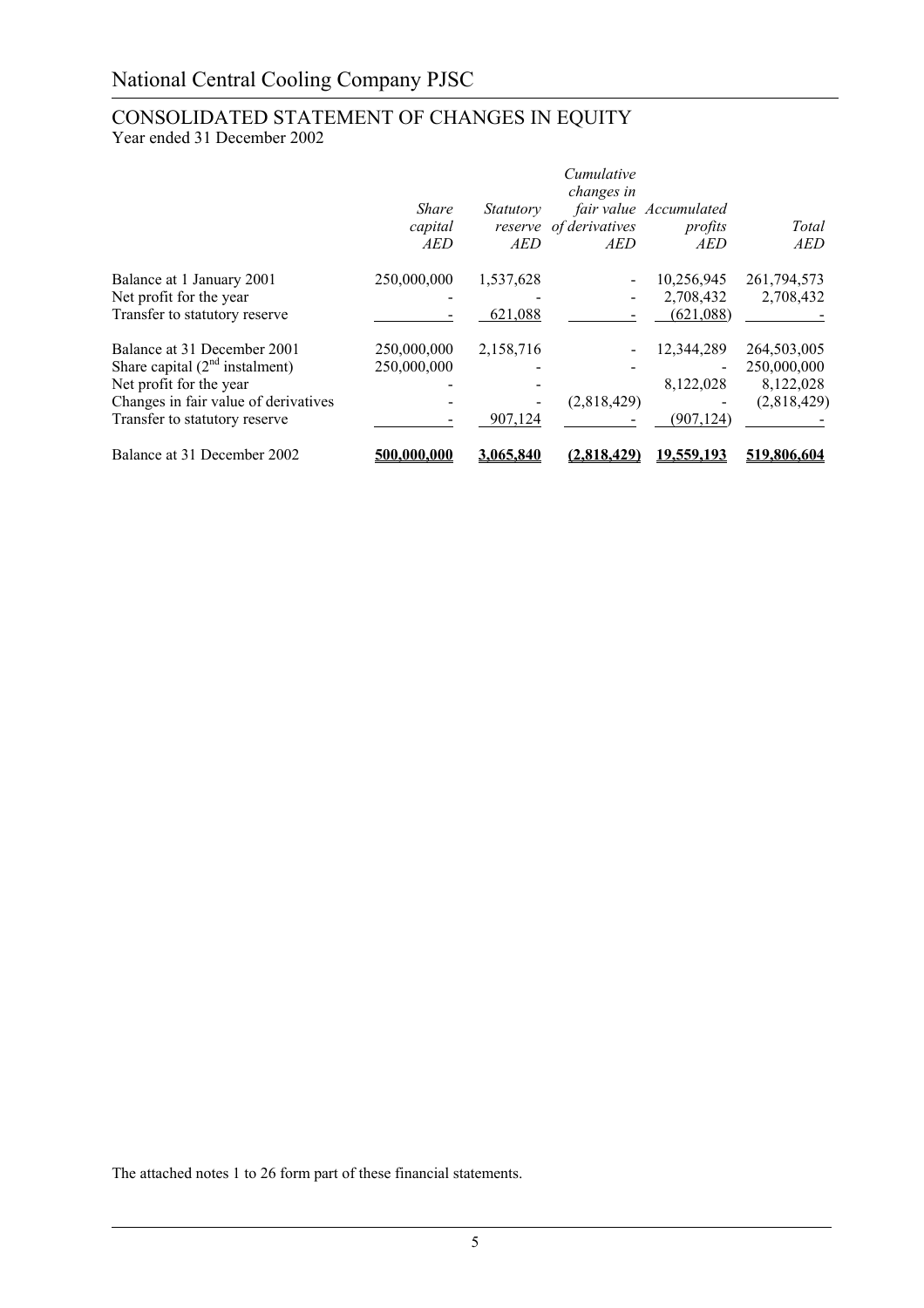# **1 ACTIVITIES**

National Central Cooling Company PJSC is registered in the United Arab Emirates as a Public Joint Stock Company pursuant to the U.A.E. Commercial Companies Law No. 8 of 1984 (as amended). The principal objectives of the Company are to construct, own, assemble, install, operate and maintain cooling and conditioning systems. In addition, the Company's objectives include to distribute and sell chilled water for use in district cooling technologies.

The Company's registered office is located at P O Box 32444, Dubai, United Arab Emirates.

The consolidated financial statements were authorised for issue in accordance with a resolution of the Board of Directors on 18 March 2003.

The total number of employees as at 31 December 2002 was 144 (2001: 75).

### **2 SIGNIFICANT ACCOUNTING POLICIES**

### **Basis of preparation**

The consolidated financial statements have been prepared in accordance with Standards issued by the International Accounting Standards Board, and interpretations issued by the International Financial Reporting Interpretations Committee and applicable requirements of the UAE Commercial Companies Law of 1984 (as amended).

The financial statements have been presented in United Arab Emirates Dirhams (AED).

The significant accounting policies adopted are as follows:

#### **Accounting convention**

The consolidated financial statements are prepared under the historical cost convention as modified for the measurement at fair value of derivative financial instruments.

The accounting policies are consistent with those used in the previous year.

#### **Basis of consolidation**

The consolidated financial statements incorporate the financial statements of the Company and each of its controlled subsidiaries for the year ended 31 December. All significant inter-company balances, transactions and profits have been eliminated on consolidation.

The financial statements of subsidiaries are prepared using consistent accounting policies as those used by the Company. Where subsidiary financial statements are drawn up to different reporting dates, adjustments are made for the effect of significant transactions or other events that occur between those dates and the date of the Company's financial statements.

Minority interest principally represents the interest in subsidiaries not held by the Company.

#### **Revenue recognition**

Sales are recognised when the significant risks and rewards of ownership of the goods have passed to the buyer and the amount of revenue can be measured reliably.

Contract revenue represents the total sales value of work performed during the year, including the estimated sales value of contracts in progress assessed on a percentage of completion method, measured by reference to total cost incurred to date to estimated total cost of the contract. Provision is made for any known losses and contingencies.

Interest revenue is recognised as interest accrues.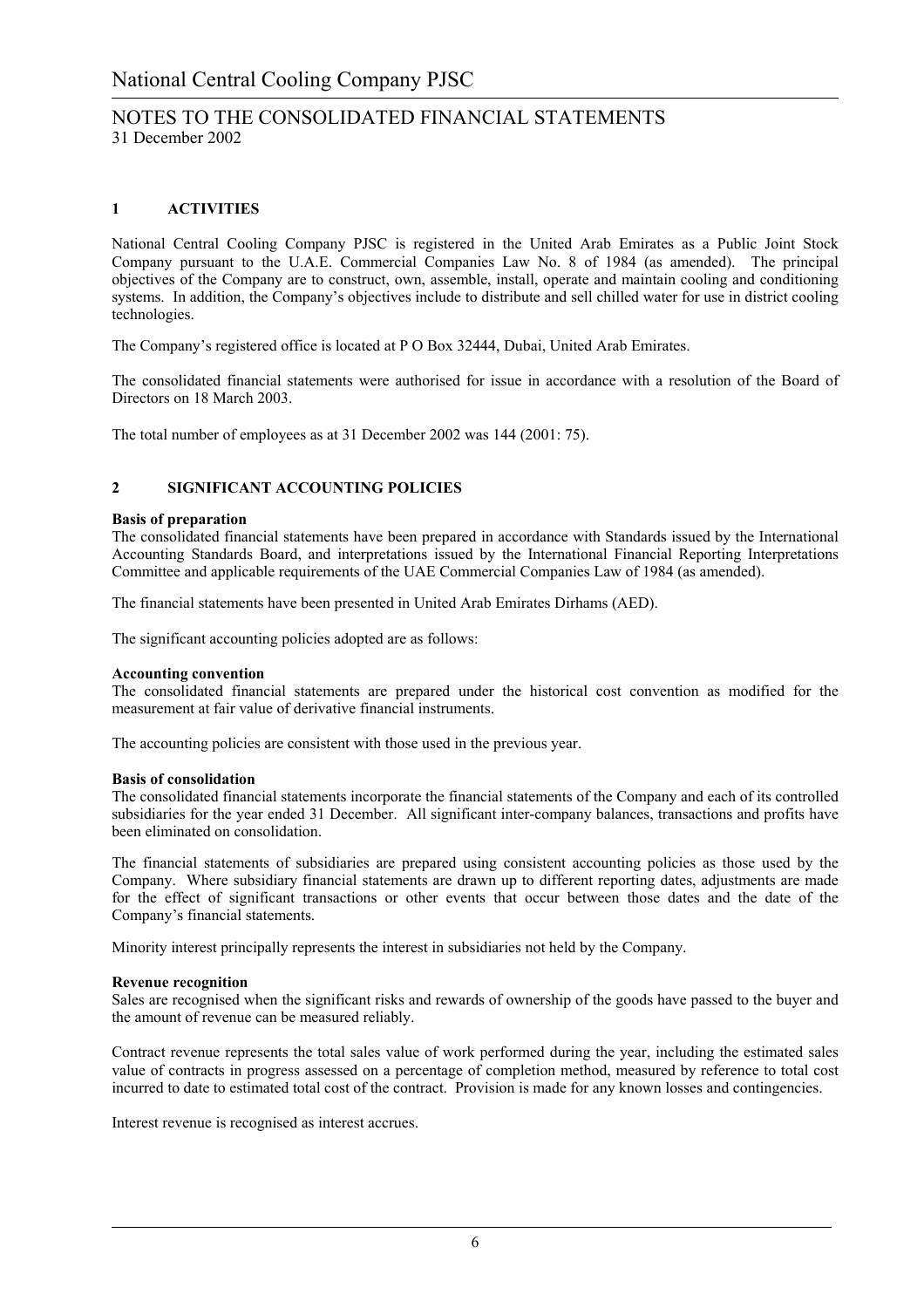### **2 SIGNIFICANT ACCOUNTING POLICIES** continued

### **Capital work in progress**

Capital work in progress is recorded at cost which represents the contractual obligations of the Company for the construction of the plant. Allocated costs directly attributable to the construction of the asset are capitalised. The capital work in progress is transferred to the appropriate asset category and depreciated in accordance with the Company's policies when construction of the asset is completed and commissioned.

### **Plant, furniture and equipment**

Plant, furniture and equipment is stated at cost less accumulated depreciation and any impairment in value.

Depreciation is calculated on a straight-line basis over the estimated useful lives of the assets as follows:

| Plant                            | over 25 years     |
|----------------------------------|-------------------|
| Furniture and fixtures           | over 3 to 4 years |
| Office equipment and instruments | over 3 to 4 years |
| Motor vehicles                   | over 4 to 5 years |

The carrying values of plant, furniture and equipment are reviewed for impairment when events or changes in circumstances indicate the carrying value may not be recoverable. If any such indication exists and where carrying values exceed the estimated recoverable amount, the assets are written down to their recoverable amounts.

#### **Intangibles**

#### *Goodwill*

Goodwill represents the excess of the cost of the acquisition over the fair value of identifiable net assets of a subsidiary or associate at the date of acquisition. Goodwill is amortised using the straight-line method over the expected period of benefit being between five and twenty years (formerly ten years only).

#### *Trademarks*

Costs relating to the registration of trademarks are capitalised and amortised using the straight-line method over the expected period of benefit being five years.

#### **Borrowing costs**

Borrowing costs that are directly attributable to the acquisition or construction of an asset are capitalised as part of the cost of the asset until the asset is commissioned for use. Borrowing costs not attributable to an asset are expensed in the period in which they are incurred.

#### **Contract work in progress**

Contract work in progress represents cost plus attributable profit less provision for foreseeable losses and progress payments received and receivable.

#### **Impairment and uncollectibility of financial assets**

An assessment is made at each balance sheet date to determine whether there is objective evidence that a financial asset or group of financial assets may be impaired. If such evidence exists, the estimated recoverable amount of that asset is determined and any impairment loss recognised for the difference between the recoverable amount and the carrying amount. Impairment losses are recognised in the income statement.

#### **Inventories**

Inventories are stated at the lower of cost and net realisable value. Costs are those expenses incurred in bringing each product to its present location and condition, as follows:

|           | Raw materials, consumables and goods for resale | $\sim$ |           |  | purchase cost on a first-in, first-out basis.     |  |  |
|-----------|-------------------------------------------------|--------|-----------|--|---------------------------------------------------|--|--|
| $\bullet$ | Work in progress and finished goods             |        |           |  | costs of direct materials and labour plus         |  |  |
|           |                                                 |        |           |  | attributable overheads based on a normal level of |  |  |
|           |                                                 |        | activity. |  |                                                   |  |  |

Net realisable value is based on estimated selling price less any further costs expected to be incurred on completion and disposal.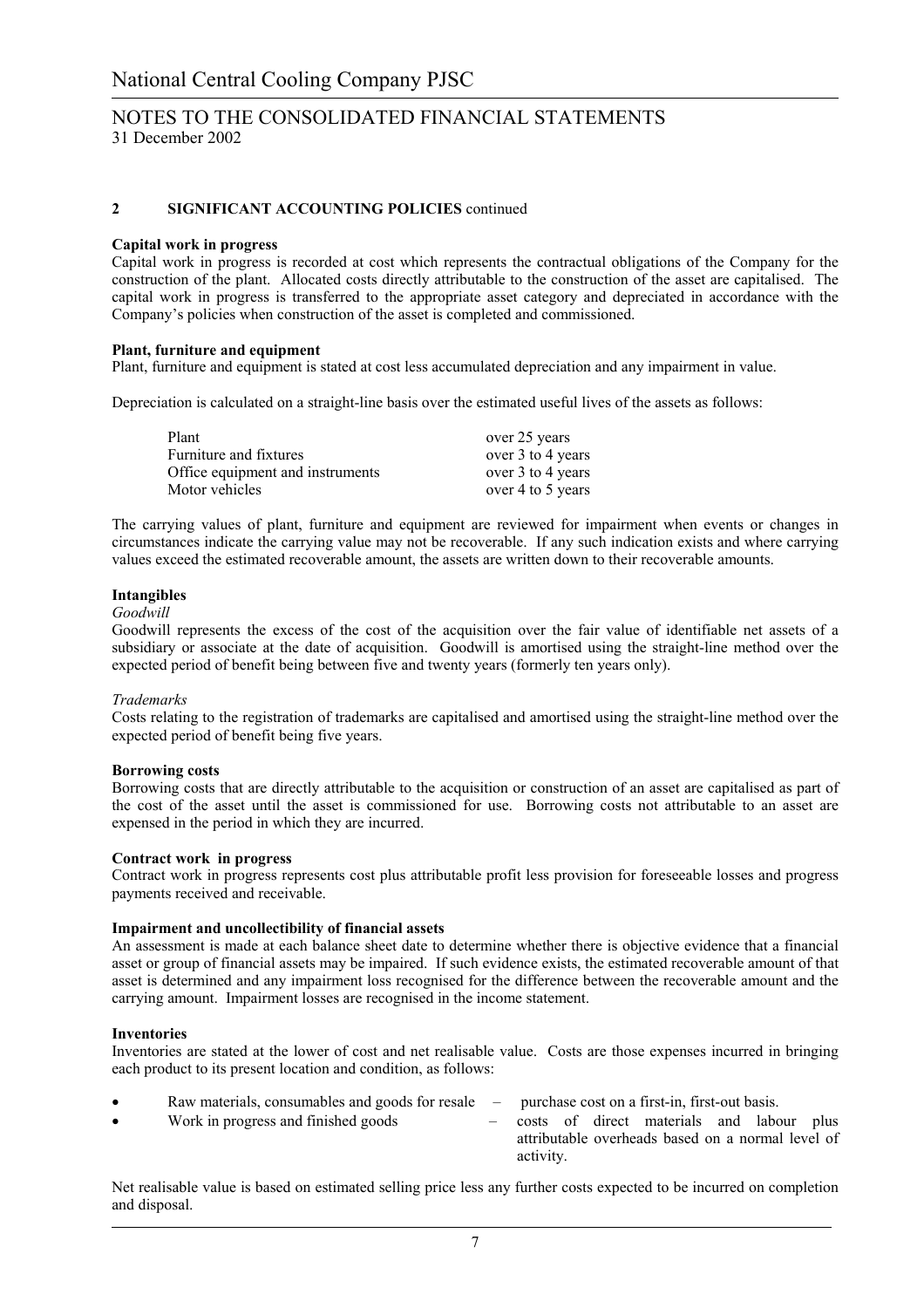### **2 SIGNIFICANT ACCOUNTING POLICIES** continued

### **Accounts receivable**

Accounts receivable are stated at original invoice amount less a provision for any uncollectible amounts. An estimate for doubtful debts is made when collection of the full amount is no longer probable. Bad debts are written off as incurred.

### **Cash and cash equivalents**

Cash and cash equivalents consist of cash and bank balances.

### **Accounts payable and accruals**

Liabilities are recognised for amounts to be paid in the future for goods or services received, whether billed by the supplier or not.

### **Provisions**

Provisions are recognised when the Company and its subsidiaries have an obligation (legal or constructive) arising from a past event and the cost to settle the obligation is both probable and able to be reliably measured.

### **Term loans and Islamic loans**

The term loans and Islamic loans are carried on the balance sheet at their principal amount. Instalments due within one year are shown as a current liability. Interest on term loans and fluctuating profit charges on Islamic loans are charged as an expense as it accrues, with unpaid amounts included in "accounts payable and accruals".

### **Leases**

Finance leases, which transfer to the Company and its subsidiaries substantially all the risks and benefits incidental to ownership of the leased item, are capitalised at inception of the lease at the fair value of the leased asset or, if lower the present value of the minimum lease payments. Lease payments are apportioned between the finance charges and reduction of the lease liability so as to achieve a constant rate of interest on the remaining balance of the liability. Finance charges are recognised directly in the income statement.

Leases where the lessor effectively retains substantially all the risks and benefits of ownership of the leased term are classified as operating leases. Operating lease payments are recognised as an expense in the income statement on a straight line basis over the lease term.

### **Employees' end of service benefits**

The Company and its subsidiaries provide end of service benefits to its expatriate employees. The entitlement to these benefits is based upon the employees' final salary and length of service, subject to the completion of a minimum service period. The expected costs of these benefits are accrued over the period of employment.

With respect to its national employees, the Company and its subsidiaries make contributions to the relevant UAE Government pension scheme calculated as a percentage of the employees' salaries. The obligations under these schemes are limited to these contributions, which are expensed when due.

#### **Derivative financial instruments**

The Company uses derivative financial instruments such as interest rate swaps and caps to hedge its risks associated with interest rate currency fluctuations. Such derivative financial instruments are stated at fair value. The fair value of interest rate swap and cap contracts is determined by reference to market values for similar instruments. Derivatives with positive market values (unrealised gains) are included in other assets and derivatives with negative market values (unrealised losses) are included in other liabilities in the balance sheet.

For the purposes of hedge accounting, hedges are classified as either fair value hedges where they hedge the exposure to changes in the fair value of a recognised asset or liability; or cash flow hedges where they hedge exposure to variability in cash flows that is either attributable to a particular risk associated with a recognised asset or liability or a forecasted transaction.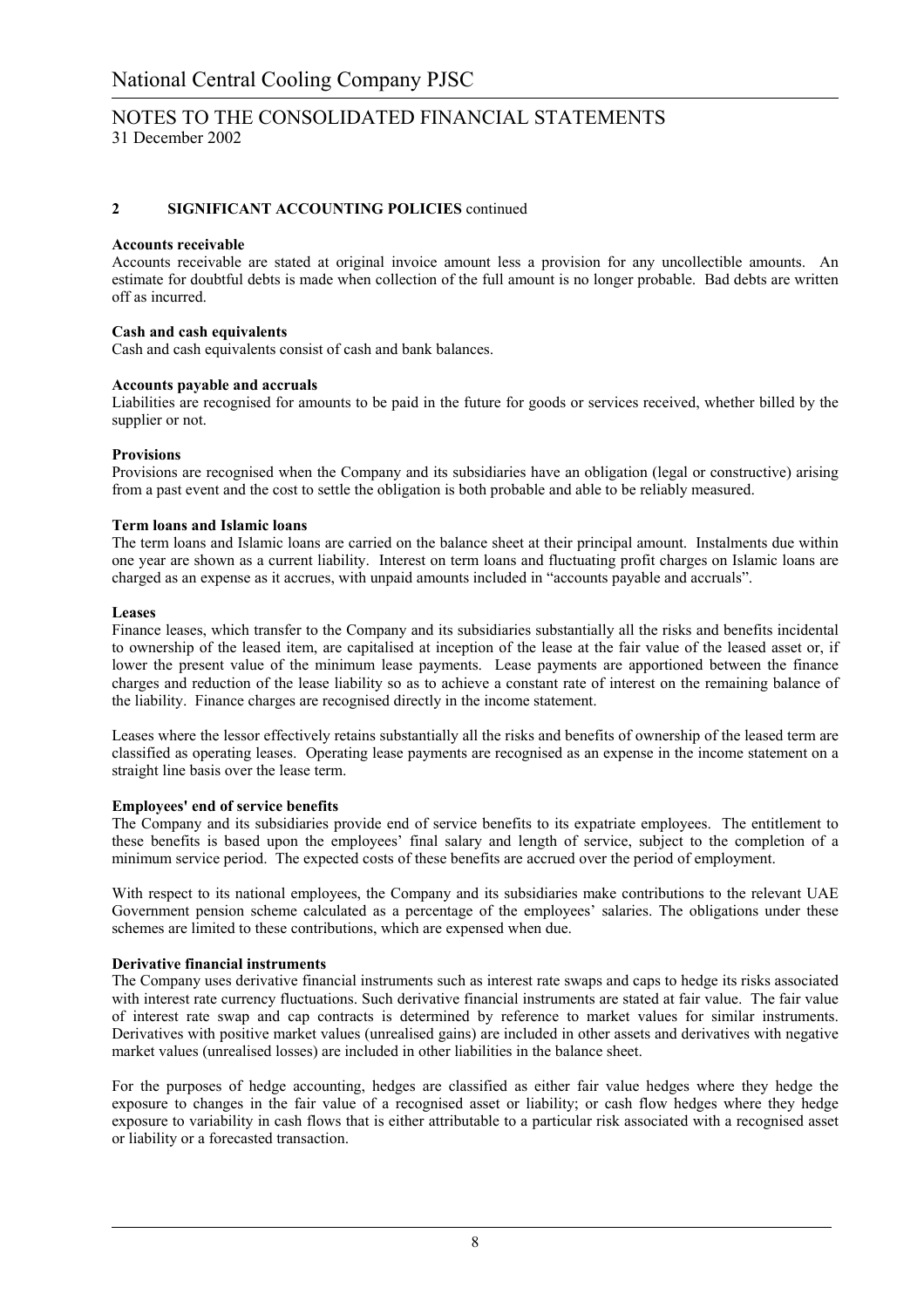### **2 SIGNIFICANT ACCOUNTING POLICIES** continued

#### **Derivative financial instruments** continued

In relation to fair value hedges which meet the conditions for hedge accounting, any gain or loss from remeasuring the hedging instrument at fair value is recognised immediately in the income statement. Any gains or losses on the hedged item attributable to the hedged risk are adjusted against the carrying amount of the hedged item and recognised in the income statement. Where the adjustment is to the carrying amount of a hedged interest-bearing financial instrument, the adjustment is amortised to the income statement such that it is fully amortised by maturity.

In relation to cash flow hedges which meet the conditions for hedge accounting, the portion of the gain or loss on the hedging instrument that is determined to be an effective hedge is recognised initially in equity and the ineffective portion is recognised in the income statement or capitalized with other borrowing costs. The gain or loss on effective cash flow hedges recognised initially is either transferred to the income statement in the period in which the underlying transaction impacts the income statement or capitalized with other borrowing costs directly attributable to the construction of each plant as part of the capital work in progress. The capitalisation of gain or loss ceases when the asset is commissioned for use.

For derivatives that do not qualify for special hedge accounting, any gain or loss arising from changes in fair value are either capitalised with other borrowing costs directly attributable to the construction of each plant as part of the capital work in progress until the asset is commissioned for use or taken to the income statement.

Hedge accounting is discontinued when the hedging instrument expires or is sold, terminated or exercised, or no longer qualifies for special hedge accounting. At that point in time, any cumulative gain or loss on the hedging instrument recognised in equity is kept in equity until the forecasted transaction occurs.

#### **Foreign currencies**

Transactions in foreign currencies are recorded at the rate ruling at the date of the transaction. Monetary assets and liabilities denominated in foreign currencies are retranslated at the rate of exchange ruling at the balance sheet date. All differences are taken to the income statement.

#### **Financial instruments**

The financial instruments comprise receivables, deposits, bank balances and cash, payables and certain other assets and liabilities.

Fair values of financial instruments are based on estimated fair values using methods such as the net present value of future cash flows.

### **3 SEGMENTAL ANALYSIS**

|                 | <b>Chilled</b><br>water<br><b>AED</b> | <b>AED</b>                    | <b>Contracting Manufacturing</b><br><b>AED</b> | <b>Total</b><br><b>AED</b> |
|-----------------|---------------------------------------|-------------------------------|------------------------------------------------|----------------------------|
| 2002:           |                                       |                               |                                                |                            |
| Revenues        | 32,607,266                            | 24,772,400                    | 28,000,374                                     | 85,380,040                 |
| Operating costs |                                       | $(15,535,981)$ $(21,806,081)$ | (17,835,142)                                   | (55, 177, 204)             |
| Gross profit    | 17,071,285                            | $-2,966,319$                  | 10,165,232                                     | 30,202,836                 |
| 2001:           |                                       |                               |                                                |                            |
| Revenues        | 9,338,758                             | 35,238,931                    | $\blacksquare$                                 | 44,577,689                 |
| Operating costs |                                       | $(7,161,474)$ $(29,486,605)$  |                                                | (36, 648, 079)             |
| Gross profit    | 2,177,284                             | 5,752,326                     |                                                | <u>7,929,610</u>           |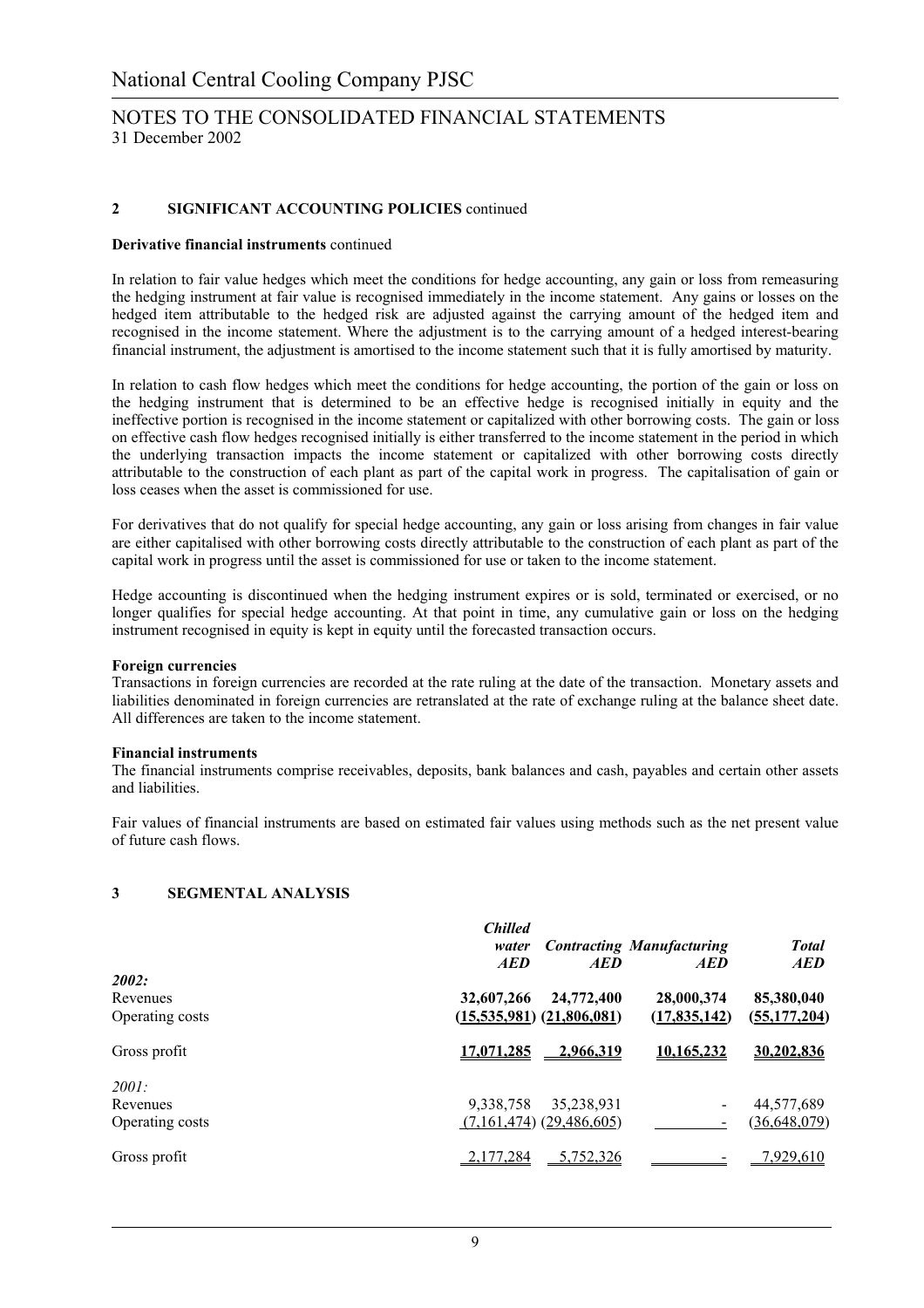## **4 OTHER INCOME**

|                                  | 2002<br><b>AED</b>   | 2001<br>AED            |
|----------------------------------|----------------------|------------------------|
| Interest income<br>Miscellaneous | 2,638,833<br>757,209 | 5,506,581<br>1,387,602 |
|                                  | 3,396,042            | 6,894,183              |

# **5 BASIC EARNINGS PER SHARE**

Earnings per share are calculated by dividing the profit for the year by the weighted average number of shares outstanding during the year as follows:

|                                 | 2002          | 2001       |
|---------------------------------|---------------|------------|
| Net profit for the year $(AED)$ | 8,122,028     | 2,708,432  |
| Ordinary shares issued          | 50,000,000    | 50,000,000 |
| Earnings per share (AED)        | <u>0.1624</u> | 0.0542     |

### **6 RESULTS OF SUBSIDIARIES**

Included in the consolidated income statement for the year ended 31 December 2001 and 2002 are the following relating to the operations of subsidiaries:

|                                          | 2002<br><b>AED</b>         | 2001<br><i>AED</i>         |
|------------------------------------------|----------------------------|----------------------------|
| Revenues (includes interest)<br>Expenses | 55,603,263<br>(43,919,283) | 36,814,888<br>(31,209,980) |
| Net profit for the year                  | 11.683.980                 | 5,604,908                  |

### **7 CAPITAL WORK IN PROGRESS**

The movement in capital work in progress during the year is as follows:

|                                                     | 2002<br><b>AED</b> | <i>2001</i><br><i>AED</i> |
|-----------------------------------------------------|--------------------|---------------------------|
| Balance at 1 January                                | 293,396,204        | 87,024,131                |
| Additions during the year                           | 352,997,569        | 234,049,468               |
| Transfer to plant, furniture and equipment (note 8) | (266, 127, 040)    | (27,677,395)              |
| Balance at 31 December                              | 380,266,733        | 293.396.204               |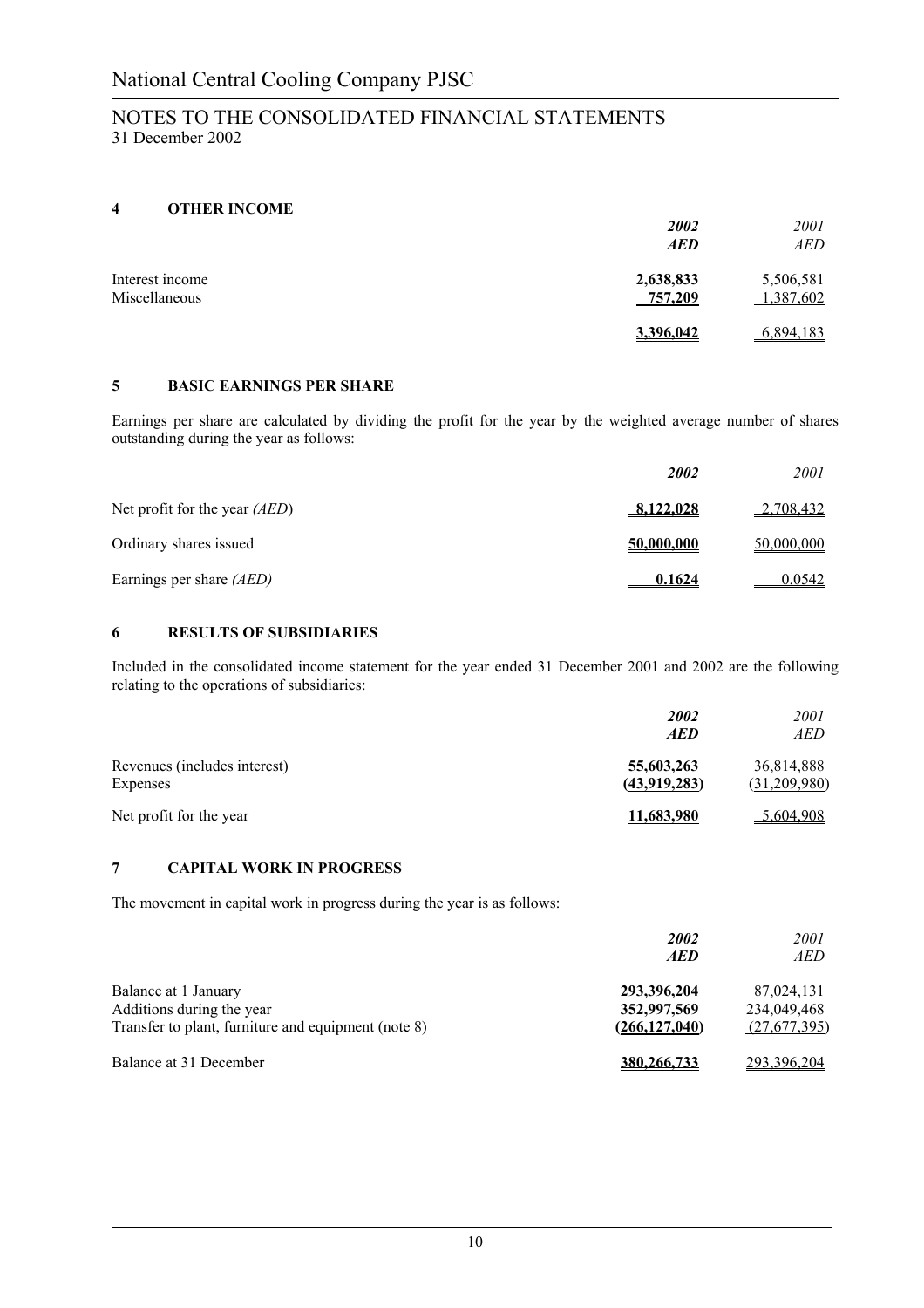## **7 CAPITAL WORK IN PROGRESS** continued

Included in capital work in progress is AED 192,470,350 (2001: AED 8,586,899) for plants which have been funded under an Islamic financing arrangement (Istisna'a). Upon completion of the construction of the plants subsequent to the year end, the total cost of the plants will be financed under an Islamic Ijara agreement and the repayments under this arrangement will commence after 31 December 2002.

Istisna'a is a sales contract between a contract owner (the Islamic financing institution) and a contractor (the Company) whereby the contractor, based on an order from the contract owner, undertakes to manufacture or otherwise acquire the subject matter of the contract according to specifications, and sells it to the contract owner for an agreed upon price and method of settlement whether that be in advance, by instalments or deferred to a specific future time.

In addition, AED 34,860,250 (2001:AED nil) is included in capital work in progress which has been funded under a separate Islamic financing arrangement (Muqawala).

Included in additions to capital work in progress are capitalised financing costs amounting to AED 19,178,964 (2001: AED 3,335,592).

### **8 PLANT, FURNITURE AND EQUIPMENT**

|                                                 | Plant       | Furniture  | Office<br>equipment |                |               |
|-------------------------------------------------|-------------|------------|---------------------|----------------|---------------|
|                                                 | and         | and        | and                 | Motor          |               |
|                                                 | buildings   | fixtures   | instruments         | vehicles       | Total         |
|                                                 | <b>AED</b>  | <b>AED</b> | <b>AED</b>          | <b>AED</b>     | <b>AED</b>    |
| Cost:                                           |             |            |                     |                |               |
| At 1 January 2002                               | 90,879,945  | 2,090,788  | 2,825,891           | 1,054,050      | 96,850,674    |
| Additions                                       | 2,792,776   | 744,934    | 699,937             | 507,400        | 4,745,047     |
| Transfer from capital work in progress (note 7) | 266,127,040 |            |                     |                | 266,127,040   |
| Disposals                                       |             | (20,000)   |                     | (50,000)       | (70,000)      |
| At 31 December 2002                             | 359,799,761 | 2,815,722  | 3,525,828           | 1,511,450      | 367, 652, 761 |
| Depreciation:                                   |             |            |                     |                |               |
| At 1 January 2002                               | 2,886,495   | 1,499,141  | 1,467,886           | 551,009        | 6,404,531     |
| Charge for the year                             | 8,227,802   | 514,726    | 670,987             | 295,605        | 9,709,120     |
| Relating to disposals                           |             | (10, 828)  |                     | (42, 757)      | (53, 585)     |
| At 31 December 2002                             | 11,114,297  | 2,003,039  | 2,138,873           | 803,857        | 16,060,066    |
| Net carrying amount                             |             |            |                     |                |               |
| At 31 December 2002                             | 348.685.464 | 812,683    | 1.386.955           | <u>707.593</u> | 351,592,695   |
| At 31 December 2001                             | 87,993,450  | 591,647    | 1,358,005           | 503,041        | 90,446,143    |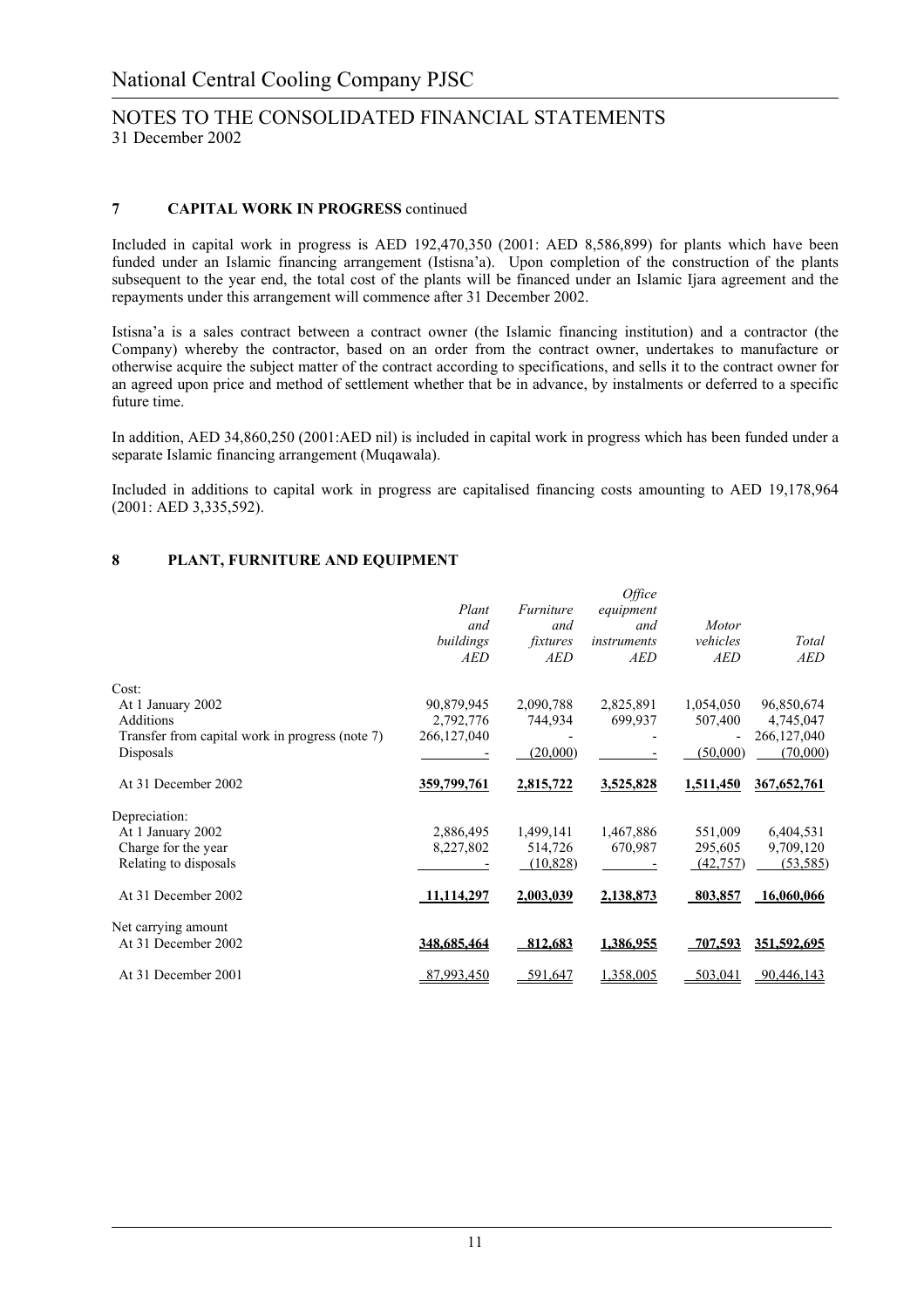### **8 PLANT, FURNITURE AND EQUIPMENT** continued

The depreciation charge for the year has been dealt with as follows:

|                                           | 2002<br><b>AED</b> | <i>2001</i><br>AED |
|-------------------------------------------|--------------------|--------------------|
| Included in direct operating costs        | 8,030,072          | 2,718,738          |
| Included in other administrative expenses | 1,544,363          | 797,264            |
| Included in capital work in progress      | 134,685            | 370,334            |
|                                           | 9,709,120          | 3,886,336          |

At 31 December 2002, the net book value of plant financed by an Islamic Ijara loan under a sale and leaseback Ijara financing arrangement amounted to AED 68,221,182 (2001: AED 24,519,766).

The plant is constructed on land which has been granted to the Company and one of its subsidiaries at nominal or no cost to them.

### **9 ADVANCE TO EMPLOYEE INCENTIVE SCHEME**

The employee incentive scheme represents an advance extended to fund the employee incentive scheme, which was formed in accordance with the Board of Directors resolution dated 17 December 2000. The incentive scheme held 443,656 shares (2001: 429,464 shares) in the Company, which are held in the name of a related party acting as a custodian. The advance to the scheme is interest-free and is principally recoverable after one year from the balance sheet date.

The movements on the advance to employee incentive scheme recognised in the balance sheet are as follows:

|                                                                      | 2002<br><b>AED</b> | 2001<br>AED |
|----------------------------------------------------------------------|--------------------|-------------|
| Balance at 1 January                                                 | 2,662,676          | 2,550,000   |
| Employees' incentive scheme award during the year                    | (220, 460)         | (380, 895)  |
| Advance made during the year                                         | 2,500,000          |             |
| (Decrease) increase in value of advance in the year due to movements |                    |             |
| in the market value of the Company's shares                          | (882,768)          | 493,571     |
| Balance at 31 December                                               | 4,059,448          | 2,662,676   |

#### **10 INTANGIBLES**

|                           |            | Goodwill    |                   | <b>Trademarks</b> |            | Total       |
|---------------------------|------------|-------------|-------------------|-------------------|------------|-------------|
|                           | 2002       | 2001        | 2002              | 2001              | 2002       | 2001        |
|                           | AED        | <i>AED</i>  | <i><b>AED</b></i> | <b>AED</b>        | <b>AED</b> | AED         |
| Balance at 1 January      | 11,870,560 | 13,696,800  | 118,369           | 98.969            | 11,988,929 | 13,795,769  |
| Additions during the year | 440,000    |             | 3.680             | 48,069            | 443.680    | 48,069      |
| Amortisation for the year | (719.430)  | (1.826.240) | (23,676)          | (28,669)          | (743, 106) | (1,854,909) |
| Balance at 31 December    | 11.591.130 | 11.870.560  | 98.373            | 118.369           | 11.689.503 | 11.988.929  |

During the year, the management have re-assessed the useful economic life of goodwill which arose on the acquisition of one of its subsidiaries to 20 years. Previously, goodwill was amortised over a period of ten years. As a result of the change, the charge to the income statement for the year has been reduced by AED 1,106,810 for the year.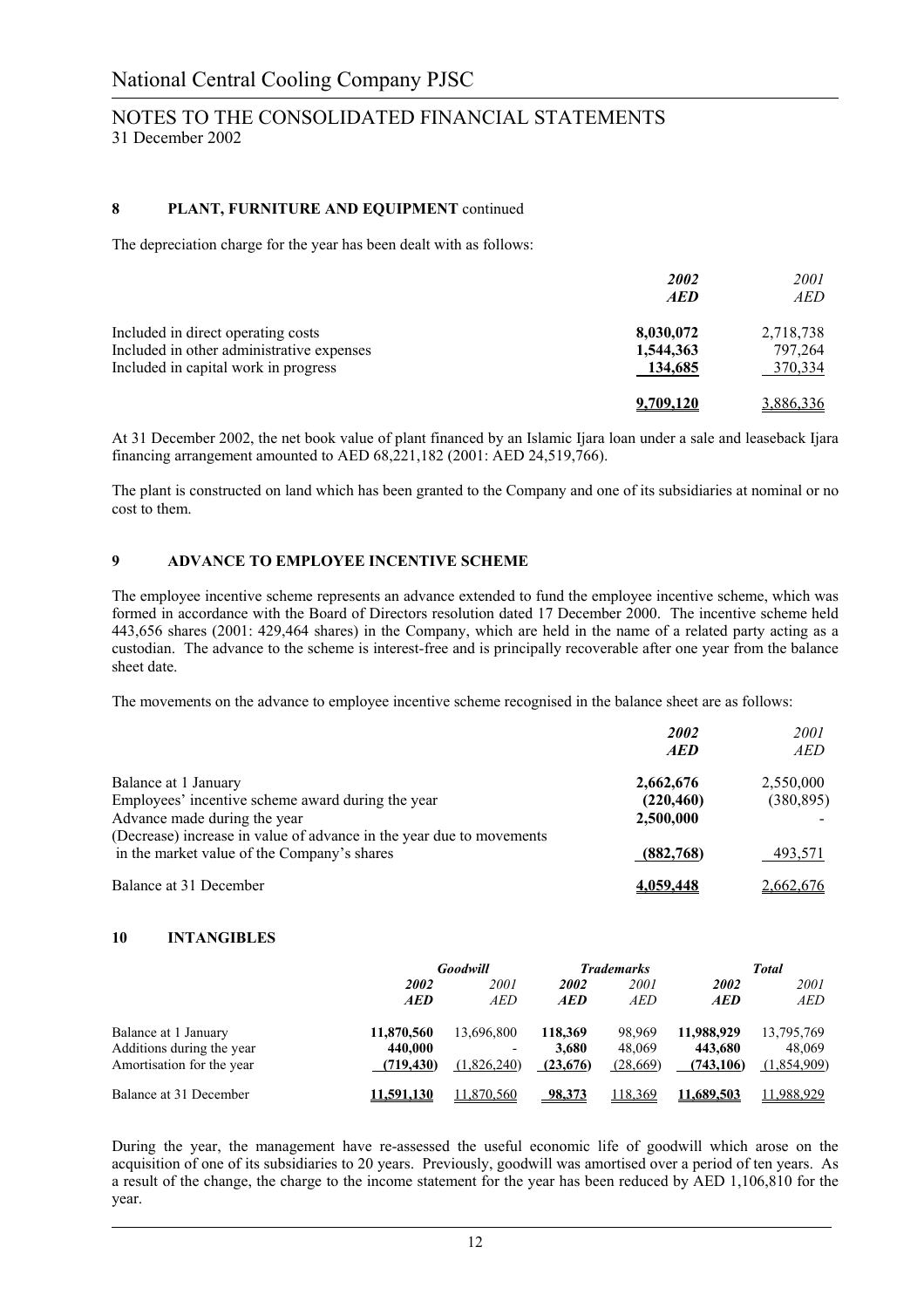### **11 TRADE AND OTHER RECEIVABLES**

|                                    | 2002        | 2001       |
|------------------------------------|-------------|------------|
|                                    | <b>AED</b>  | <i>AED</i> |
| Trade accounts receivable          | 33,418,503  | 6,260,861  |
| Interest receivable                |             | 949,373    |
| Share capital receivable (note 14) | 71,176,740  |            |
| Advance payment to contractors     | 11,756,355  | 25,591,515 |
| Other receivables                  | 2,588,677   | 804,956    |
|                                    | 118,940,275 | 33.606.705 |

As amounts receivable are stated net of any required provision and are short term in nature, fair value approximates carrying value.

### **12 CONTRACT WORK IN PROGRESS**

|                                                          | 2002<br><b>AED</b>         | 2001<br>AED               |
|----------------------------------------------------------|----------------------------|---------------------------|
| Cost plus attributable profit<br>Less: progress billings | 57,504,950<br>(42,000,000) | 35,238,931<br>(1,602,785) |
|                                                          | 15.504.950                 | 33,636,146                |

### **13 BANK BALANCES AND CASH**

Bank balances and cash include bank deposits of AED 236,062,268 (2001 : AED 57,365,860) placed with commercial banks in the United Arab Emirates. These are denominated in AED with an effective rates in the range of 1.05% to 3,75% (2001 : 1.78%). Bank deposits include an amount of AED 5,076,335 (2001 : AED 7,408,100) which is held by the Company and its subsidiaries' bankers as security for facilities granted.

### **14 SHARE CAPITAL**

|                                                                               | 2002<br><i>AED</i> | 2001<br><i>AED</i> |
|-------------------------------------------------------------------------------|--------------------|--------------------|
| <i>Authorised share capital:</i><br>50,000,000 ordinary shares of AED 10 each | 500,000,000        | 500,000,000        |
| <i>Issued share capital:</i><br>50,000,000 ordinary shares of AED 10 each     | 500,000,000        | 250,000,000        |

Under the terms of the public offer for subscription for shares in the Company dated March 1998 and in accordance with the Company's articles of association, the paid up value of the ordinary shares was payable in two instalments, one instalment of AED 5 for each share was due on application and the second instalment of AED 5 for each share is due within five years from the date of formation of the Company at a date and by means to be fixed by the Board of Directors of the Company.

The Board of Directors in their meeting held on 11 March 2002 has resolved to call for the payment of the second instalment during 2002 and the amounts were called on 25 September 2002. At 31 December 2002, AED 178,823,260 had been paid by shareholders and the remaining balance is principally subject to sale by a series of auctions. Consequently, the outstanding balance of AED 71,176,740 has been included within Trade and Other Receivables (note 11). The first auction took place on 17 March 2003 and the outstanding balance as at that date of AED 22,819,635, representing 4,563,927 shares, is expected to be received through future auction sales.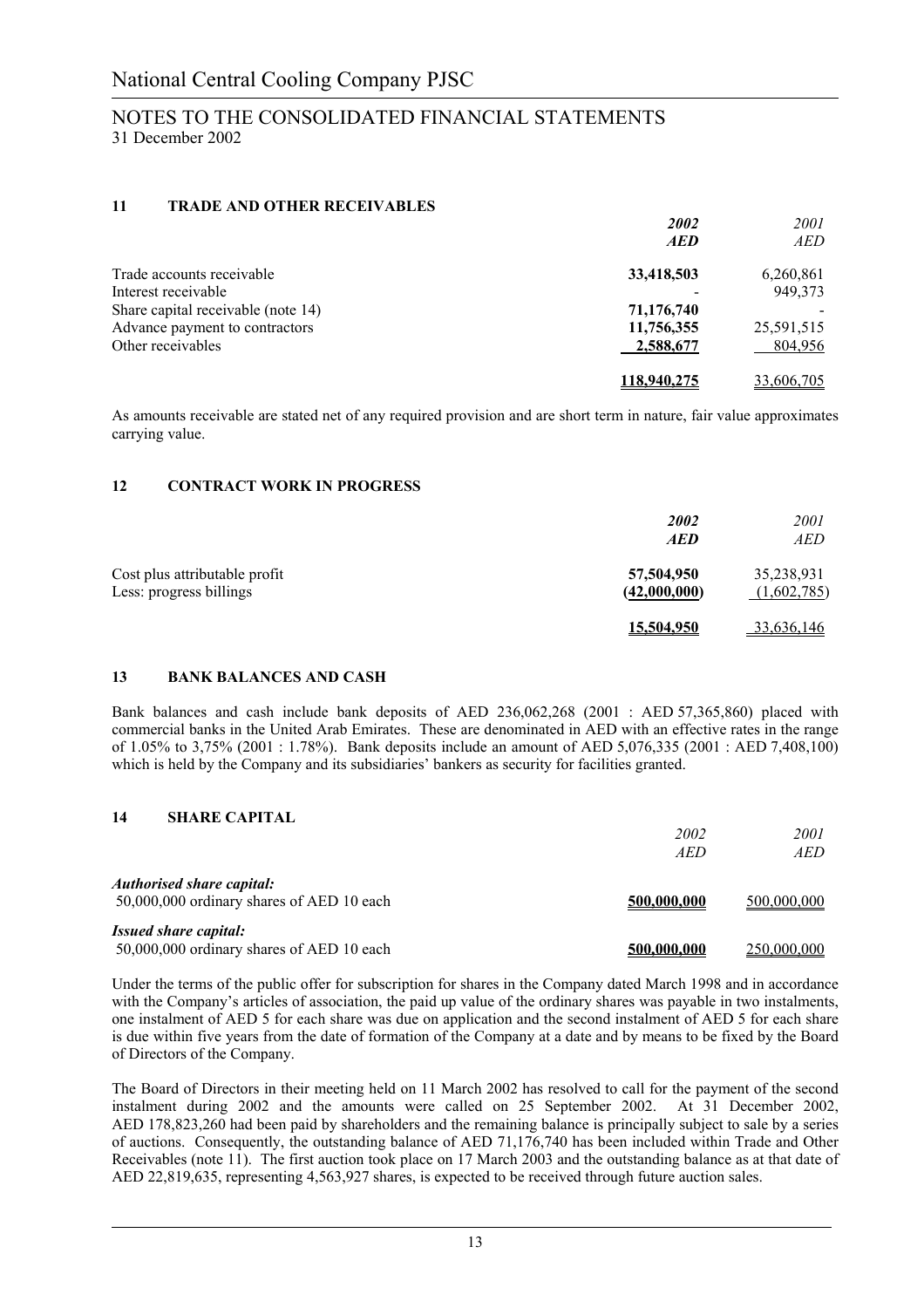### **15 STATUTORY RESERVE**

As required by the U.A.E. Commercial Companies Law of 1984 (as amended) and the articles of association of the Company and its subsidiaries, 10% of the net profit for the year is transferred to the statutory reserve. The transfer for the year represents 10% of the profit of the Company before accounting for the Company's share in the results of its subsidiaries, and the Company's share in the subsidiaries' statutory reserve transferred for the year. The Company and its subsidiaries may resolve to discontinue such transfers when the reserve equals 50% of the share capital. The reserve is not available for distribution.

### **16 MINORITY INTERESTS**

The movement in minority interests recognised in the balance sheet is summarised as follows:

|                                                                                  | 2002<br><i><b>AED</b></i> | <i>2001</i><br>AED  |
|----------------------------------------------------------------------------------|---------------------------|---------------------|
| Balance at 1 January<br>Share of results of subsidiary companies during the year | 2,667,916<br>3,548,679    | 2,612,460<br>55,456 |
| Balance at 31 December                                                           | 6.216.595                 | 2,667,916           |

### **17 TERM LOANS**

|                                                          | 2002<br><b>AED</b>         | 2001<br><b>AED</b>       |
|----------------------------------------------------------|----------------------------|--------------------------|
| Bridging loan<br>Term loans                              | 80,000,000<br>145,563,687  | 89,545,546               |
|                                                          | 225,563,687                | 89,545,546               |
| Due in less than one year<br>Bridging loan<br>Term loans | 80,000,000<br>12,934,367   |                          |
| Due in more than one year                                | 92,934,367                 |                          |
| Term loans                                               | 132,629,320<br>225,563,687 | 89,545,546<br>89,545,546 |

The bridging loan is secured by a pledge over the plant, a promissory note of AED 80,000,000 and a continuing corporate guarantee. It carries interest at 1% per annum over 3 months DIBOR, the loan was repaid in full on 10 January 2003.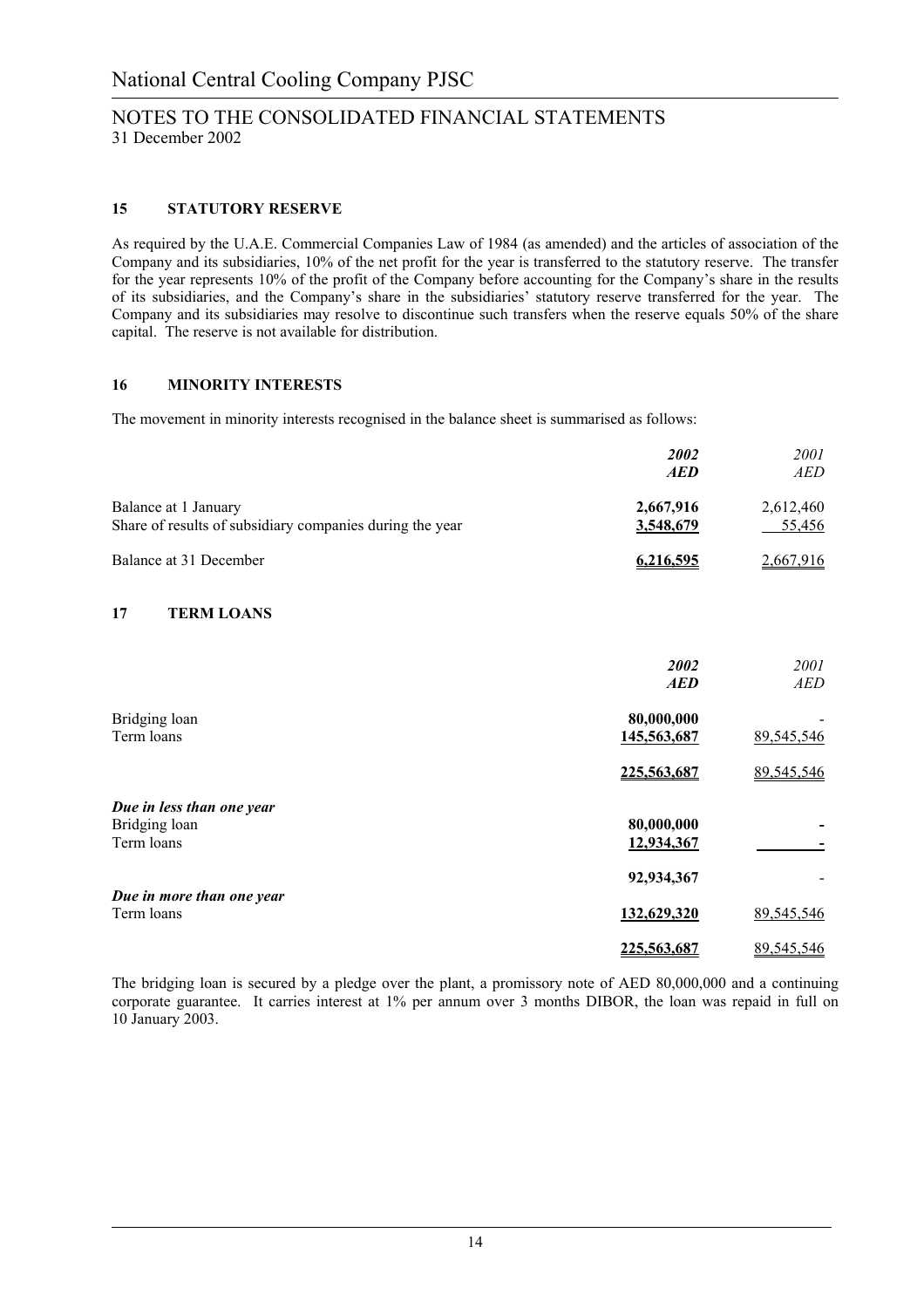### **17 TERM LOANS** continued

The term loans are secured by a pledge over the plant and capital work-in-progress and corporate guarantee in accordance with the facility agreements. They carry interest at a variable rates of EIBOR plus a margin. The repayment terms of the loans are as follows:

- AED 4,380,000 is repayable within six months of the year end
- AED 7,423,595 is repayable in 5 equal annual instalments
- AED 133,769,092 is repayable in semi annual instalments commencing from 23 December 2003 to 23 June 2011 in accordance with an agreed upon instalments schedule.

Interest accrues on a monthly basis in accordance with the contractual interest terms

As the term loan attracts interest at rates which vary with market movements, the fair value of the term loans approximates their carrying value.

At 31 December 2002, unutilised term loan facilities available to the Company amounted to AED 1,239,908 (2001: AED 35,454,454).

### **18 ISLAMIC FINANCING ARRANGEMENTS**

|                                                                               | 2002<br><b>AED</b>                      | 2001<br><b>AED</b>      |
|-------------------------------------------------------------------------------|-----------------------------------------|-------------------------|
| Ijara loans<br>Istisna'a loans<br>Muqawala loan (net of deferred margin)      | 38,210,338<br>192,470,350<br>34,860,250 | 14,914,508<br>8,586,899 |
|                                                                               | 265,540,938                             | 23,501,407              |
| Due in more than one year:<br>Ijara loans<br>Istisna'a loans<br>Muqawala loan | 38,210,338<br>192,470,350<br>30,673,030 | 14,914,508<br>8,586,899 |
|                                                                               | 261,353,718                             | 23,501,407              |
| Due in less than one year:<br>Muqawala loan                                   | 4,187,220                               |                         |
|                                                                               | 265,540,938                             | 23,501,407              |

#### *Ijara and Istisna'a loans:*

The Islamic Ijara and Istisna'a loans consist of two facilities, which are secured by an assignation of the plant purchased under the Islamic financing arrangement and a joint credit and Islamic loan facility agreements dated 23 May 2001 and 30 July 2002 respectively. The first facility of AED 173,964,651 is repayable in 16 fixed semiannual instalments commencing from 17 September 2005 and a fluctuating profit charge is paid under the Islamic financing agreement which is based on EIBOR plus a margin. The second facility of AED 56,716,037 is repayable in 12 semi-annual instalments commencing from 1 February 2005 and a fluctuating profit charge is paid under the Islamic financing agreement which is based on market rates.

As the Islamic loan arrangements attract a fluctuating profit charge which varies with market interest rate movements, the fair value of the Islamic loans approximates their carrying value.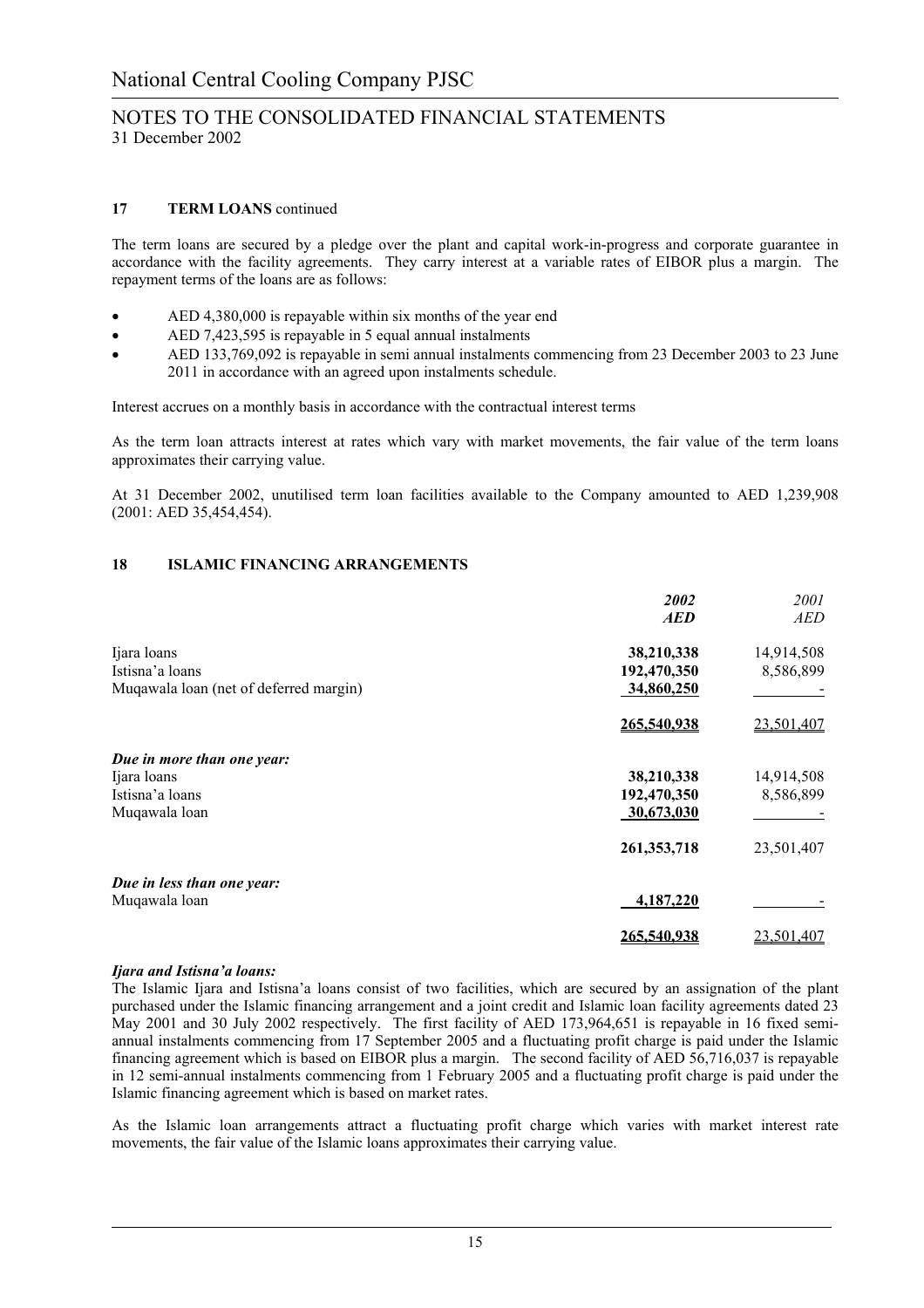### **18 ISLAMIC FINANCING ARRANGEMENTS** continued

### *Muqawala loan:*

|                                 | <b>AED</b>   |
|---------------------------------|--------------|
| Gross loan amount               | 59,259,375   |
| Deferred margin (profit charge) | (24,399,125) |

### **34,860,250**

The Muqawala loan is in respect of the procurement and manufacturing of certain items for use in the construction of plants under an Islamic loan facility agreement dated 31 July 2002. The facility is repayable in 14 semi-annual instalments commencing from 29 January 2003. A fluctuating profit charge is paid under the Islamic financing agreement which is based on market rates.

At 31 December 2002, unutilised Islamic funding available to the Company amounted to AED 61,029,961 (2001: AED 101,498,593).

### **19 EMPLOYEES' END OF SERVICE BENEFITS**

The Company and its subsidiaries provide for employees' end of service benefits in accordance with the employees' contracts of employment. The movements in the provision recognised in the balance sheet are as follows:

|                                                                                                                    | 2002<br><b>AED</b>                                              | 2001<br>AED                                      |
|--------------------------------------------------------------------------------------------------------------------|-----------------------------------------------------------------|--------------------------------------------------|
| Balance at 1 January<br>Provided during the year<br>Paid during the year                                           | 1,318,611<br>773,068<br>(23,071)                                | 809,796<br>544,316<br>(35,501)                   |
| Balance at 31 December                                                                                             | 2,068,608                                                       | 1,318,611                                        |
| 20<br><b>ACCOUNTS PAYABLE AND ACCRUALS</b>                                                                         | 2002<br><b>AED</b>                                              | 2001<br>AED                                      |
| Accounts payable<br>Retentions payable<br>Negative fair value of derivatives<br>Other payables<br>Accrued expenses | 86,760,310<br>18,071,696<br>1,261,712<br>1,779,144<br>4,593,203 | 115,297,913<br>8,325,385<br>811,804<br>2,704,080 |
|                                                                                                                    | 112,466,065                                                     | 127,139,182                                      |

Trade accounts payable are normally settled within 60 to 90 days.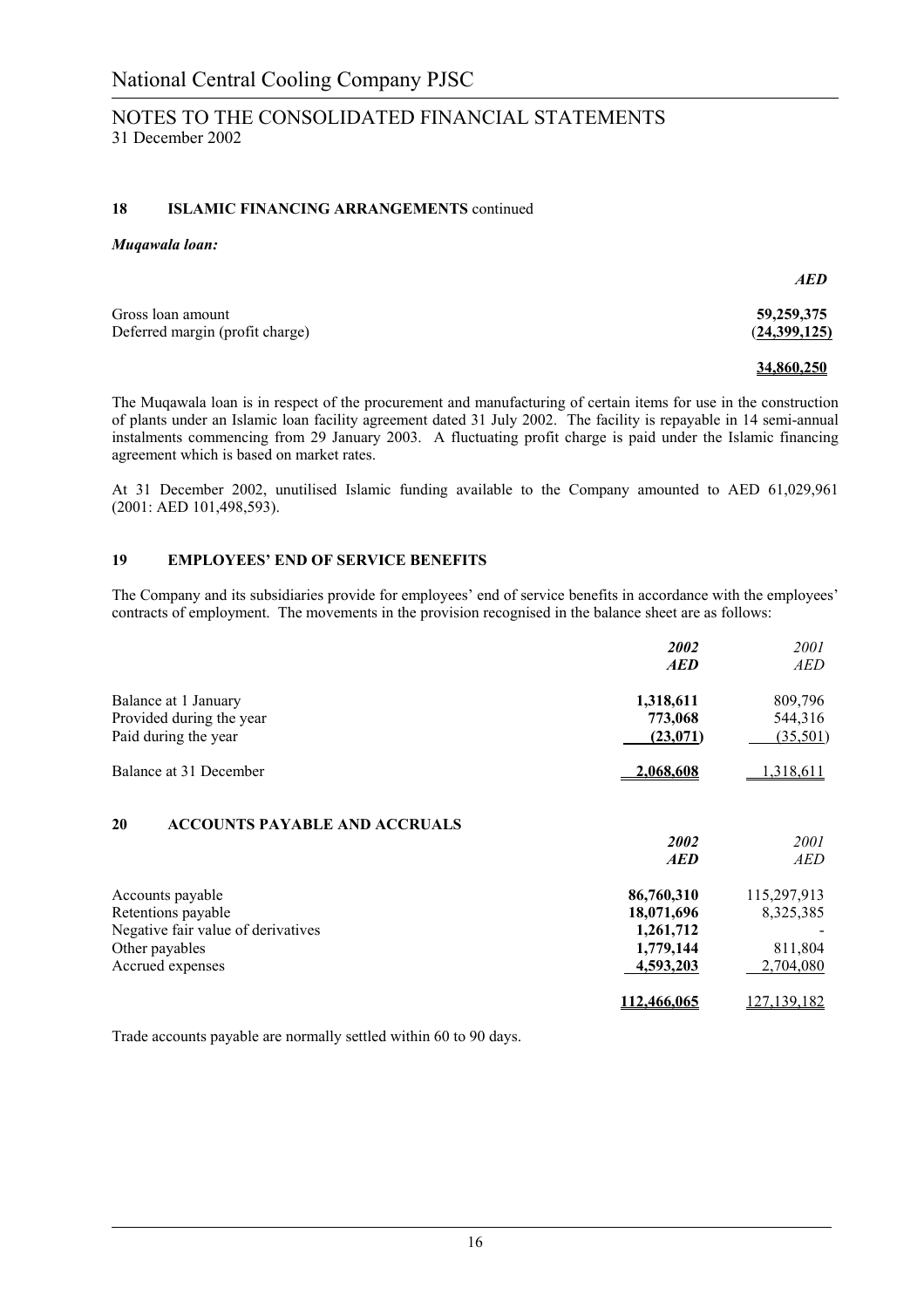### **21 RELATED PARTY TRANSACTIONS**

These represent transactions with related parties ie. shareholders, senior management of the Company and companies of which they are principal owners. Pricing policies and terms of these transactions are made on a commercial basis and approved by senior management.

Included in capital work in progress is AED 1,500,000 (2001: AED 1,000,000) in respect of transactions with related parties.

### **22 CONTINGENT LIABILITIES**

The Company's and its subsidiaries' bankers have issued guarantees on their behalf as follows:

|                             | 2002              | 2001              |
|-----------------------------|-------------------|-------------------|
|                             | <b>AED</b>        | AED               |
| Performance guarantee       | 13,181,800        | 10,755,156        |
| Advance payment gurantee    | 304,000           |                   |
| Retention release guarantee |                   | 4,664,471         |
|                             | <u>13.485.800</u> | <u>15,419,627</u> |

### **23 SUBSIDIARIES**

|                                                     | Country of<br>incorporation | Percentage<br>of holding |
|-----------------------------------------------------|-----------------------------|--------------------------|
| <b>Gulf Energy Systems LLC</b>                      | U.A.E.                      | 100                      |
| National Central Cooling Company Ras Al Khaimah LLC | U.A.E.                      | 60                       |
| Emirates Preinsulated Pipes Industries LLC          | U.A.E.                      | 60                       |
| Installation Integrity 2000 LLC                     | U.A.E.                      | 60                       |

Gulf Energy Systems LLC was registered on 15 April 1995 and commenced its commercial activities thereafter.

National Central Cooling Company Ras Al Khaimah LLC was registered on 22 November 1999 and commenced its commercial activities thereafter.

Emirates Preinsulated Pipes Industries LLC was registered on 13 December 2000 and commenced its commercial activities in May 2002.

Installation Integrity 2000 LLC which was acquired in 2002, was registered on 15 May 2000 and commenced its commercial activities thereafter.

### **24 FINANCIAL INSTRUMENTS**

#### *Fair values*

The fair values of the financial assets and liabilities of the Company and its subsidiaries are not materially different from their carrying values.